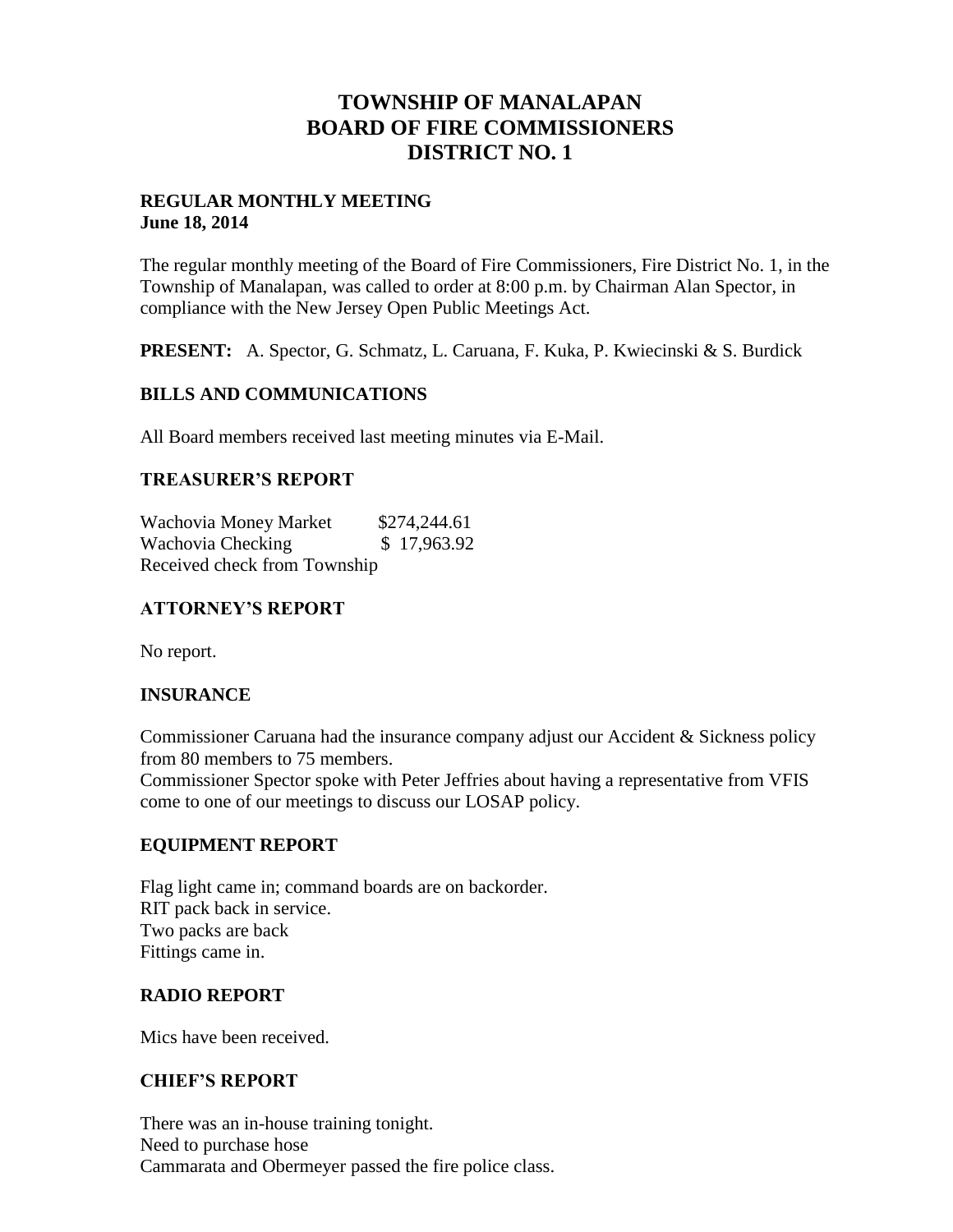### **TRUCK REPORT**

Steve is still waiting to hear back about services on the trucks.

### **ASSOCIATION REPORT**

Key pad on rear building has been fixed.

### **TRUSTEES' REPORT**

No report.

#### **OLD BUSINESS**

See attached.

#### **NEW BUSINESS**

Commissioner Schmatz made a motion to pay all vouchers; this was seconded by Commissioner Caruana. All voted aye.

Commissioner Schmatz made a motion not to exceed \$1,000 to purchase 200 feet of hose from Nat Alexander; this was seconded by Commissioner Caruana. All voted aye.

Commissioner Spector received a call from a company that does firehouse billing (regarding calls that will go through insurance); will have a representative come to a meeting in September to discuss further.

Meeting opened to the public at 9:13 P.M.

A motion was made by Commissioner Spector to adjourn; it was seconded by Commissioner Schmatz and all voted aye.

Meeting adjourned at 9:15 P.M.

 Respectfully submitted, Alan Spector, Chairman